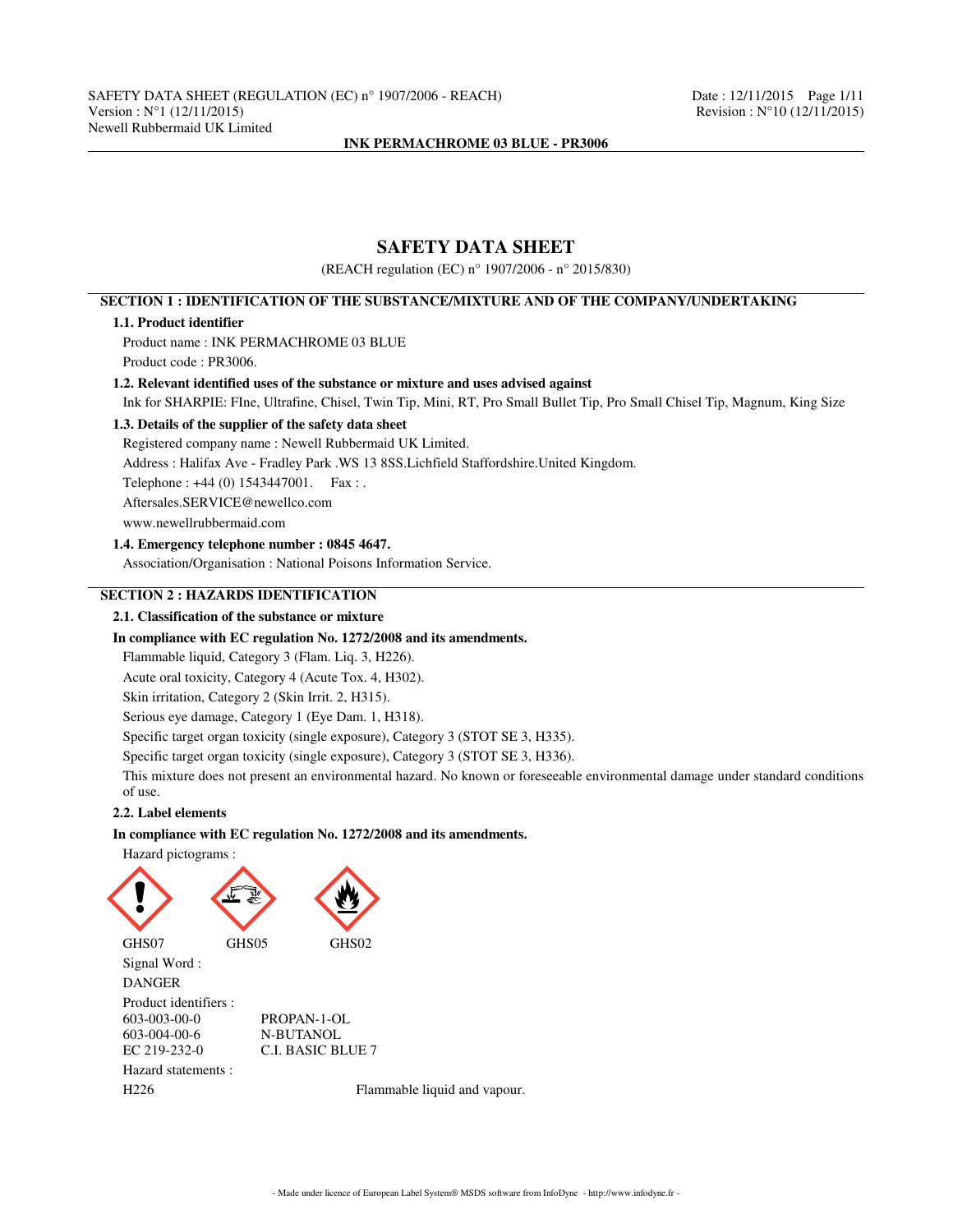# SAFETY DATA SHEET (REGULATION (EC) n° 1907/2006 - REACH) Date : 12/11/2015 Page 2/11<br>Version : N°1 (12/11/2015) Revision : N°10 (12/11/2015) Newell Rubbermaid UK Limited

# H302 Harmful if swallowed. H315 Causes skin irritation. H318 Causes serious eye damage. H335 May cause respiratory irritation. H336 May cause drowsiness or dizziness. Precautionary statements - General : P101 If medical advice is needed, have product container or label at hand. P102 Keep out of reach of children. Precautionary statements - Prevention : P210 Keep away from heat, hot surfaces, sparks, open flames and other ignition sources. No smoking. P240 Ground/bond container and receiving equipment. P261 **Avoid breathing dust/fume/gas/mist/vapours/spray.** P264 Wash ... thoroughly after handling. P270 Do no eat, drink or smoke when using this product. P271 Use only outdoors or in a well-ventilated area. P280 Wear protective gloves/protective clothing/eye protection/face protection. Precautionary statements - Response : P302 + P352 IF ON SKIN: Wash with plenty of water/... P305 + P351 + P338 IF IN EYES: Rinse cautiously with water for several minutes. Remove contact lenses, if present and easy to do. Continue rinsing. P310 Immediately call a POISON CENTER/doctor/... P321 Specific treatment (see ... on this label). P362 + P364 Take off contaminated clothing and wash it before reuse. P370 + P378 In case of fire: Use... to extinguish. Precautionary statements - Storage : P403 + P233 Store in a well-ventilated place. Keep container tightly closed. P403 + P235 Store in a well-ventilated place. Keep cool. P405 Store locked up. Precautionary statements - Disposal : P501 Dispose of contents/container to ...

# **INK PERMACHROME 03 BLUE - PR3006**

# **2.3. Other hazards**

The mixture does not contain substances classified as 'Substances of Very High Concern' (SVHC)  $\geq 0.1\%$  published by the European CHemicals Agency (ECHA) under article 57 of REACH: http://echa.europa.eu/fr/candidate-list-table The mixture satisfies neither the PBT nor the vPvB criteria for mixtures in accordance with annexe XIII of the REACH regulations EC 1907/2006.

# **SECTION 3 : COMPOSITION/INFORMATION ON INGREDIENTS**

#### **3.2. Mixtures Composition :**

| COMPOSITION.                  |                        |      |                     |
|-------------------------------|------------------------|------|---------------------|
| <i>dentification</i>          | (EC) 1272/2008         | Note | $\%$                |
| $\text{INDEX: } 603-003-00-0$ | GHS02, GHS05, GHS07    |      | $125 \le x \% < 50$ |
| $ CAS: 71-23-8$               | Dgr                    |      |                     |
| $EC: 200-746-9$               | Flam. Liq. 2, H225     |      |                     |
|                               | Eye Dam. 1, H318       |      |                     |
| $ PROPAN-1-OL $               | <b>STOT SE 3. H336</b> |      |                     |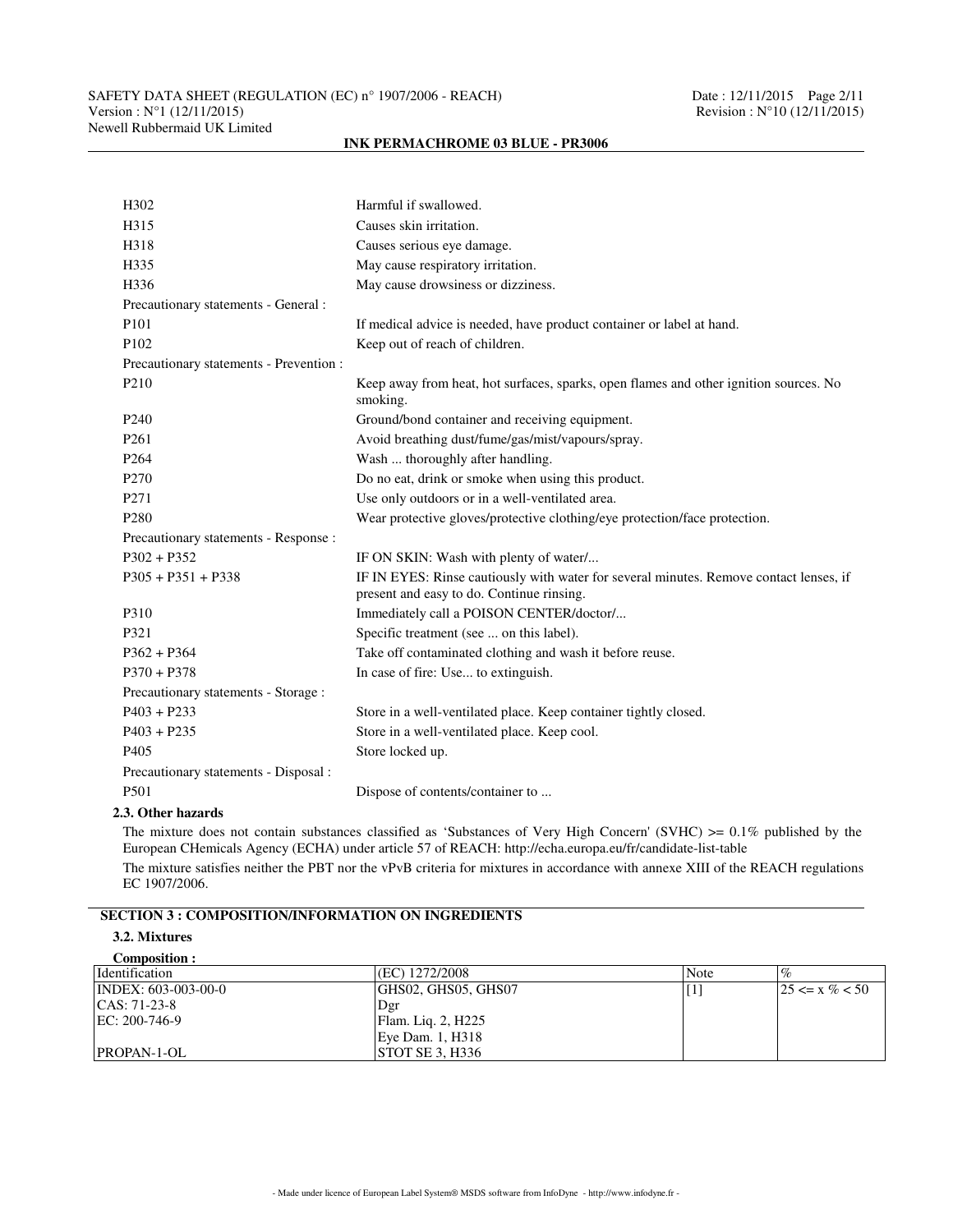# SAFETY DATA SHEET (REGULATION (EC) n° 1907/2006 - REACH) Date : 12/11/2015 Page 3/11<br>Version : N°1 (12/11/2015) Revision : N°10 (12/11/2015) Newell Rubbermaid UK Limited

| INDEX: 603-016-00-1 | GHS07                  | $[1]$             | $10 \le x \% < 25$  |
|---------------------|------------------------|-------------------|---------------------|
| CAS: 123-42-2       | Wng                    |                   |                     |
| EC: 204-626-7       | Eye Irrit. 2, H319     |                   |                     |
|                     |                        |                   |                     |
| DIACETONE ALCOHOL   |                        |                   |                     |
| INDEX: 603-004-00-6 | GHS02, GHS05, GHS07    | $\lceil 1 \rceil$ | $10 \le x \% < 25$  |
| $CAS: 71-36-3$      | Dgr                    |                   |                     |
| EC: 200-751-6       | Flam. Liq. 3, H226     |                   |                     |
|                     | Acute Tox. 4, H302     |                   |                     |
| N-BUTANOL           | STOT SE 3, H335        |                   |                     |
|                     | Skin Irrit. 2, H315    |                   |                     |
|                     | Eye Dam. 1, H318       |                   |                     |
|                     | STOT SE 3, H336        |                   |                     |
| CAS: 2390-60-5      | GHS07                  |                   | $2.5 \le x \% < 10$ |
| EC: 219-232-0       | Wng                    |                   |                     |
|                     | Acute Tox. 4, H302     |                   |                     |
| C.I. BASIC BLUE 7   | Eye Irrit. 2, H319     |                   |                     |
|                     | <b>STOT SE 3, H335</b> |                   |                     |
| INDEX: 604-090-00-8 | GHS08, GHS05           | $[1]$             | $0 \le x \% < 2.5$  |
| CAS: 98-54-4        | Dgr                    | $[2]$             |                     |
| EC: 202-679-0       | Repr. 2, H361f         |                   |                     |
|                     | Skin Irrit. 2, H315    |                   |                     |
| 4-TERT-BUTYLPHENOL  | Eye Dam. 1, H318       |                   |                     |

#### **INK PERMACHROME 03 BLUE - PR3006**

#### **Information on ingredients :**

[1] Substance for which maximum workplace exposure limits are available.

[2] Carcinogenic, mutagenic or reprotoxic (CMR) substance.

# **SECTION 4 : FIRST AID MEASURES**

As a general rule, in case of doubt or if symptoms persist, always call a doctor.

NEVER induce swallowing by an unconscious person.

# **4.1. Description of first aid measures**

## **In the event of exposure by inhalation :**

In the event of massive inhalation, remove the person exposed to fresh air. Keep warm and at rest.

If the person is unconscious, place in recovery position. Notify a doctor in all events, to ascertain whether observation and supportive hospital care will be necessary.

If breathing is irregular or has stopped, effect mouth-to-mouth resuscitation and call a doctor.

If breathed in, move person into fresh air. If not breathing give artificial respiration. Get medical attention if necessary

#### **In the event of splashes or contact with eyes :**

Wash thoroughly with fresh, clean water for 15 minutes holding the eyelids open.

Regardless of the initial state, refer the patient to an ophthalmologist and show him the label.

#### **In the event of splashes or contact with skin :**

Remove contaminated clothing and wash the skin thoroughly with soap and water or a recognised cleaner.

Watch out for any remaining product between skin and clothing, watches, shoes, etc.

If the contaminated area is widespread and/or there is damage to the skin, a doctor must be consulted or the patient transferred to hospital.

Remove contaminated clothing and wash the skin thoroughly with soap and water.

#### **In the event of swallowing :**

Do not give the patient anything orally.

In the event of swallowing, if the quantity is small (no more than one mouthful), rinse the mouth with water, administer activated medical charcoal and consult a doctor.

Keep the person exposed at rest. Do not force vomiting.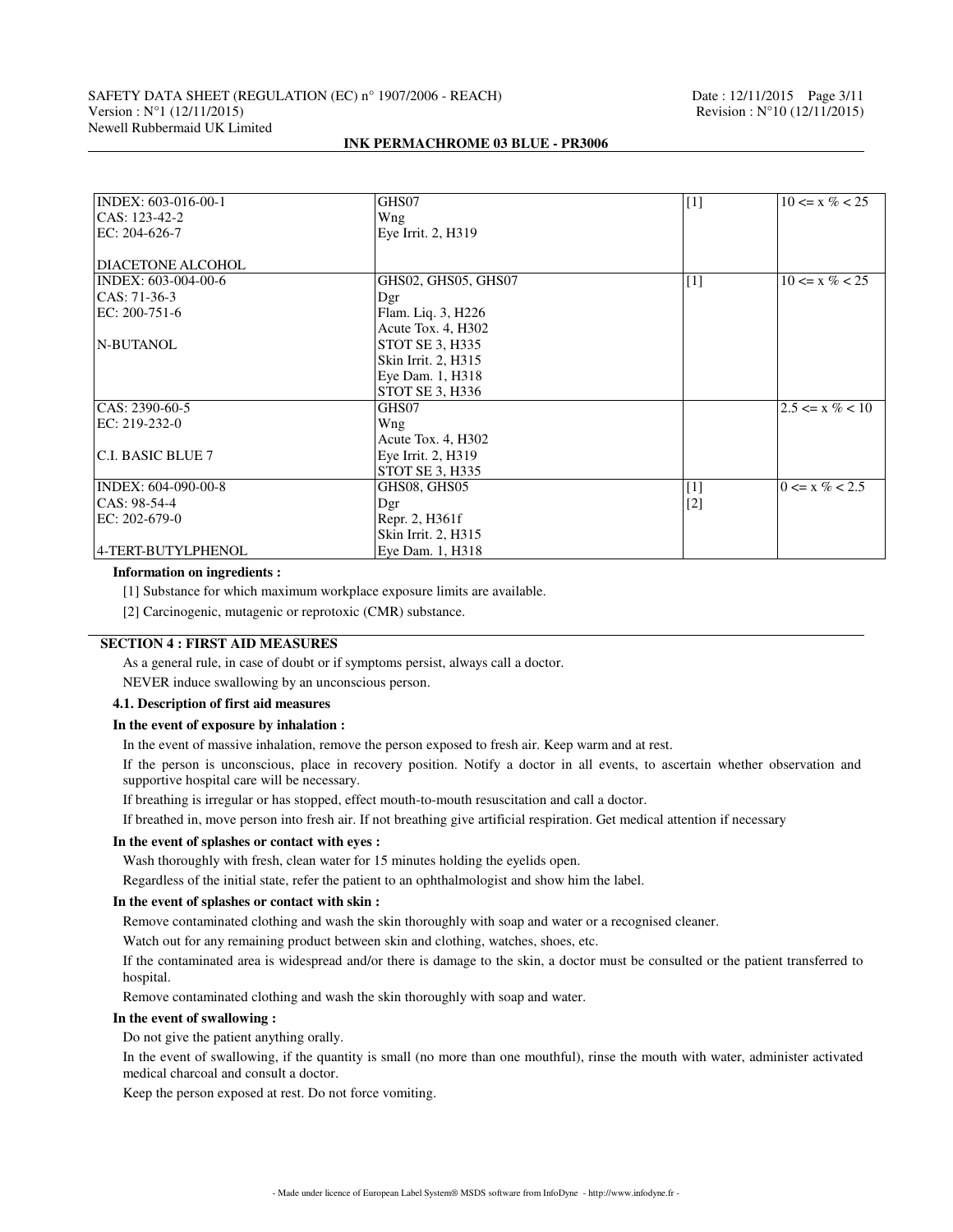Seek medical attention immediately, showing the label.

If swallowed accidentally, call a doctor to ascertain whether observation and hospital care will be necessary. Show the label.

# **4.2. Most important symptoms and effects, both acute and delayed**

No data available.

# **4.3. Indication of any immediate medical attention and special treatment needed**

No data available.

# **SECTION 5 : FIREFIGHTING MEASURES**

# Flammable.

Chemical powders, carbon dioxide and other extinguishing gas are suitable for small fires.

# **5.1. Extinguishing media**

Keep packages near the fire cool, to prevent pressurised containers from bursting.

Water is not generally recommended since it can be ineffective; however, it can be used successfully to cool containers exposed to the fire and to disperse fumes.

#### **Suitable methods of extinction**

In the event of a fire, use :

- sprayed water or water mist
- water with AFFF (Aqueous Film Forming Foam) additive
- halon
- foam
- multipurpose ABC powder
- BC powder
- carbon dioxide (CO2)
- Special foams for polar liquids (known as alcohol resistant)

Prevent the effluent of fire-fighting measures from entering drains or waterways.

# **Unsuitable methods of extinction**

In the event of a fire, do not use :

- water jet

# **5.2. Special hazards arising from the substance or mixture**

A fire will often produce a thick black smoke. Exposure to decomposition products may be hazardous to health.

Do not breathe in smoke.

In the event of a fire, the following may be formed :

- carbon monoxide (CO)
- carbon dioxide (CO2)

## **5.3. Advice for firefighters**

Fire-fighting personnel are to be equipped with autonomous insulating breathing apparatus.

# **SECTION 6 : ACCIDENTAL RELEASE MEASURES**

# **6.1. Personal precautions, protective equipment and emergency procedures**

Consult the safety measures listed under headings 7 and 8.

## **For non first aid worker**

Because of the organic solvents contained in the mixture, eliminate sources of ignition and ventilate the area.

Avoid inhaling the vapors.

Avoid any contact with the skin and eyes.

If a large quantity has been spilt, evacuate all personnel and only allow intervention by trained operators equipped with safety apparatus.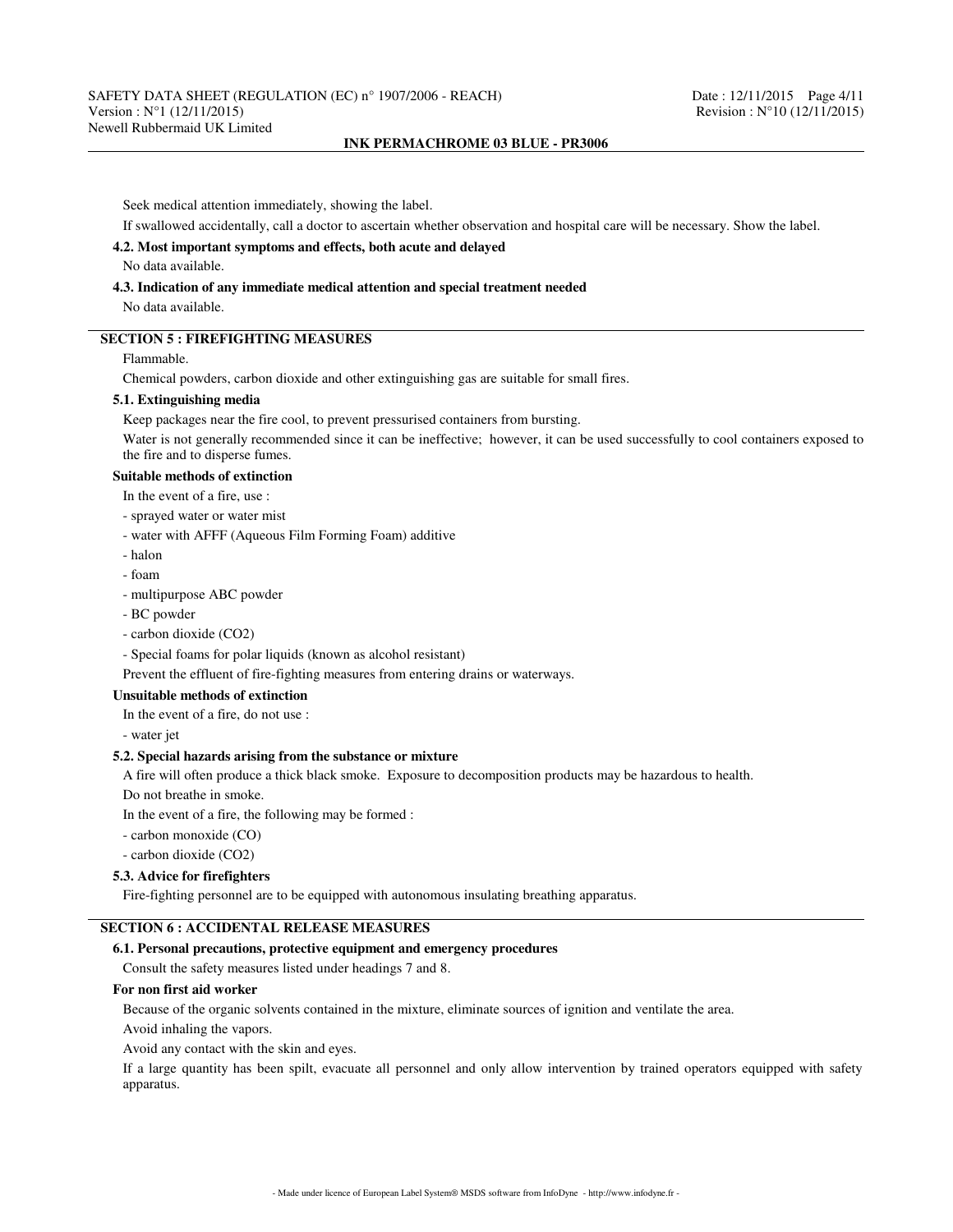#### **For first aid worker**

First aid workers will be equipped with suitable personal protective equipment (See section 8).

#### **6.2. Environmental precautions**

Contain and control the leaks or spills with non-combustible absorbent materials such as sand, earth, vermiculite, diatomaceous earth in drums for waste disposal.

Prevent any material from entering drains or waterways.

## **6.3. Methods and material for containment and cleaning up**

Clean preferably with a detergent, do not use solvents.

#### **6.4. Reference to other sections**

No data available.

# **SECTION 7 : HANDLING AND STORAGE**

Requirements relating to storage premises apply to all facilities where the mixture is handled.

# **7.1. Precautions for safe handling**

Always wash hands after handling.

Remove and wash contaminated clothing before re-using.

Ensure that there is adequate ventilation, especially in confined areas.

Emergency showers and eye wash stations will be required in facilities where the mixture is handled constantly.

#### **Fire prevention :**

Handle in well-ventilated areas.

Vapours are heavier than air. They can spread along the ground and form mixtures that are explosive with air.

Prevent the formation of flammable or explosive concentrations in air and avoid vapor concentrations higher than the occupational exposure limits.

Prevent the accumulation of electrostatic charges with connections to earth.

The mixture can become electrostatically charged : always earth during decanting operations. Wear antistatic shoes and clothing and floors should be electrically conductive.

Use the mixture in premises free of naked flames or other sources of ignition and ensure that electrical equipment is suitably protected.

Keep packages tightly closed and away from sources of heat, sparks and naked flames.

Do not use tools which may produce sparks. Do not smoke.

Prevent access by unauthorised personnel.

# **Recommended equipment and procedures :**

For personal protection, see section 8.

Observe precautions stated on label and also industrial safety regulations.

Avoid inhaling vapors.

Avoid inhaling vapors. Carry out any industrial operation which may give rise to this in a sealed apparatus.

Provide vapor extraction at the emission source and also general ventilation of the premises.

Also provide breathing apparatus for certain short tasks of an exceptional nature and for emergency interventions.

In all cases, recover emissions at source.

Avoid eye contact with this mixture at all times.

Packages which have been opened must be reclosed carefully and stored in an upright position.

#### **Prohibited equipment and procedures :**

No smoking, eating or drinking in areas where the mixture is used.

#### **7.2. Conditions for safe storage, including any incompatibilities**

No data available.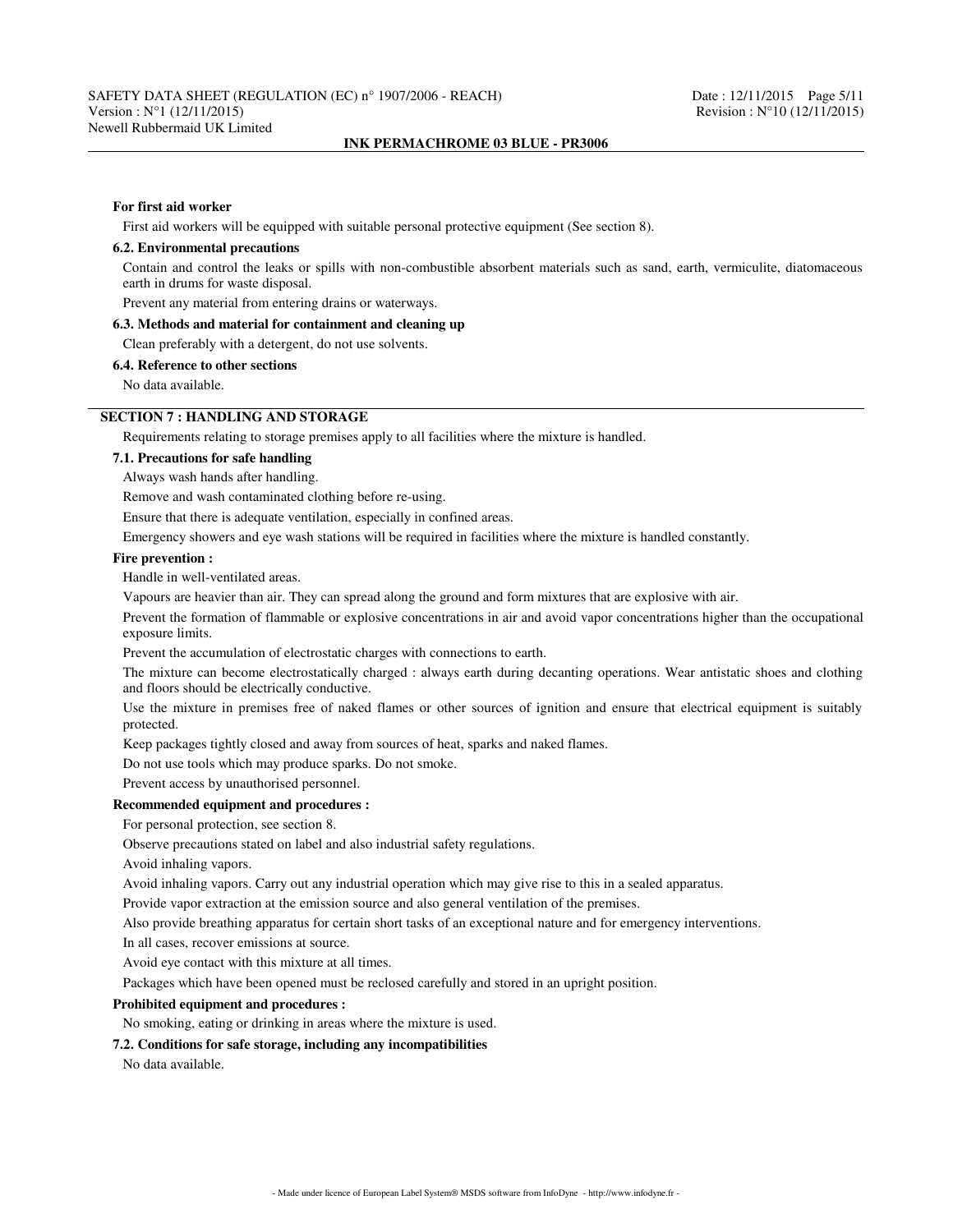#### **Storage**

Keep out of reach of children.

Keep the container tightly closed in a dry, well-ventilated place.

Keep away from food and drink, including those for animals.

Keep away from all sources of ignition - do not smoke.

Keep well away from all sources of ignition, heat and direct sunlight.

Avoid accumulation of electrostatic charges.

The floor must be impermeable and form a collecting basin so that, in the event of an accidental spillage, the liquid cannot spread beyond this area.

# **Packaging**

Always keep in packaging made of an identical material to the original.

# **7.3. Specific end use(s)**

No data available.

# **SECTION 8 : EXPOSURE CONTROLS/PERSONAL PROTECTION**

## **8.1. Control parameters**

#### **Occupational exposure limits :**

- ACGIH TLV (American Conference of Governmental Industrial Hygienists, Threshold Limit Values, 2010) :

| <b>CAS</b>                                               | TWA :               | STEL:                     | Ceiling: | Definition :         | Criteria : |         |
|----------------------------------------------------------|---------------------|---------------------------|----------|----------------------|------------|---------|
| $71 - 23 - 8$                                            | $200$ ppm           | $400$ ppm                 |          |                      |            |         |
| 123-42-2                                                 | $50$ ppm            |                           |          |                      |            |         |
| $71 - 36 - 3$                                            | 20 ppm              |                           |          |                      |            |         |
| - Germany - AGW (BAuA - TRGS 900, 21/06/2010) :          |                     |                           |          |                      |            |         |
| <b>CAS</b>                                               | VME:                | VME:                      | Excess   | <b>Notes</b>         |            |         |
| 123-42-2                                                 | $20 \text{ ml/m}$ 3 | $96 \text{ mg/m}$         | 2(I)     | DFG, H               |            |         |
| $71-36-3$                                                | $100$ ml/m $3$      | $310 \text{ mg/m}$        | 1(I)     | DFG, Y               |            |         |
| $98 - 54 - 4$                                            | $0.08$ ml/m3        | $0.5 \text{ mg/m}$        | 2(II)    | DFG, H               |            |         |
| - France (INRS - ED984 : 2008) :                         |                     |                           |          |                      |            |         |
| CAS                                                      | $VME-ppm$ :         | $VME-mg/m3$ : $VLE-ppm$ : |          | $VLE-mg/m3$ : Notes: |            | TMP No: |
| $71 - 23 - 8$                                            | 200                 | 500                       |          |                      |            | 84      |
| 123-42-2                                                 | 50                  | 240                       |          |                      |            | 84      |
| $71-36-3$                                                |                     |                           | 50       | 150                  |            | 84      |
| - UK / WEL (Workplace exposure limits, EH40/2005, 2007): |                     |                           |          |                      |            |         |
| CAS                                                      | TWA:                | STEL:                     | Ceiling: | Definition :         | Criteria:  |         |
| $71 - 23 - 8$                                            | $200$ ppm           | $250$ ppm                 |          |                      |            |         |
| 123-42-2                                                 | $50$ ppm            | 75 ppm                    |          |                      |            |         |
| $71-36-3$                                                |                     | $50$ ppm                  |          |                      |            |         |

#### **8.2. Exposure controls**

#### **Personal protection measures, such as personal protective equipment**

Use personal protective equipment that is clean and has been properly maintained.

Store personal protective equipment in a clean place, away from the work area.

Never eat, drink or smoke during use. Remove and wash contaminated clothing before re-using. Ensure that there is adequate ventilation, especially in confined areas.

# **- Eye / face protection**

Avoid contact with eyes.

Use eye protectors designed to protect against liquid splashes

Before handling, wear safety goggles with protective sides accordance with standard EN166.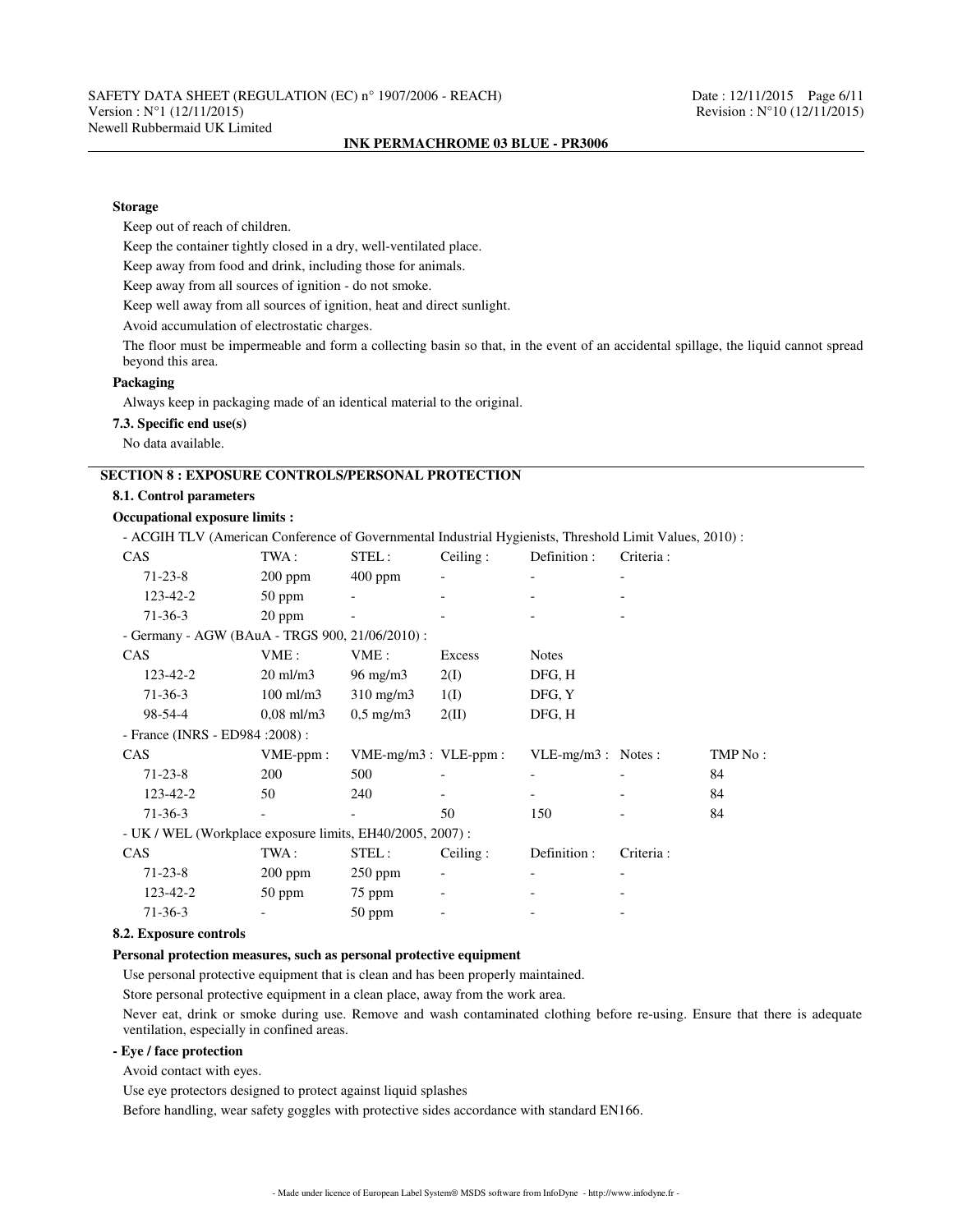In the event of high danger, protect the face with a face shield.

Prescription glasses are not considered as protection.

Individuals wearing contact lenses should wear prescription glasses during work where they may be exposed to irritant vapours.

Provide eyewash stations in facilities where the product is handled constantly.

# **- Hand protection**

Use suitable protective gloves that are resistant to chemical agents in accordance with standard EN374.

Gloves must be selected according to the application and duration of use at the workstation.

Protective gloves need to be selected according to their suitability for the workstation in question : other chemical products that may be handled, necessary physical protections (cutting, pricking, heat protection), level of dexterity required.

Type of gloves recommended :

- Nitrile rubber (butadiene-acrylonitrile copolymer rubber (NBR))

Recommended properties :

- Impervious gloves in accordance with standard EN374

## **- Body protection**

Avoid skin contact.

Wear suitable protective clothing.

Suitable type of protective clothing :

In the event of substantial spatter, wear liquid-tight protective clothing against chemical risks (type 3) in accordance with EN14605 to prevent skin contact.

In the event of a risk of splashing, wear protective clothing against chemical risks (type 6) in accordance with EN13034 to prevent skin contact.

Work clothing worn by personnel shall be laundered regularly.

After contact with the product, all parts of the body that have been soiled must be washed.

## **- Respiratory protection**

Avoid breathing vapours.

If the ventilation is insufficient, wear appropriate breathing apparatus.

When workers are confronted with concentrations that are above occupational exposure limits, they must wear a suitable, approved, respiratory protection device.

Anti-gas and vapour filter(s) (Combined filters) in accordance with standard EN14387 :

- A1 (Brown)

# **SECTION 9 : PHYSICAL AND CHEMICAL PROPERTIES**

# **9.1. Information on basic physical and chemical properties**

| <b>General information:</b>                            |                |  |  |
|--------------------------------------------------------|----------------|--|--|
| Physical state:                                        | Fluid liquid.  |  |  |
| Important health, safety and environmental information |                |  |  |
| pH:                                                    | Not relevant.  |  |  |
| Boiling point/boiling range:                           | Not specified. |  |  |
| Flash Point:                                           | $27.20 °C$ .   |  |  |
| Explosive properties, lower explosivity limit $(\%)$ : | 2.2 Vol. $%$   |  |  |
| Explosive properties, upper explosivity limit $(\%)$ : | 14 Vol. $%$    |  |  |
| Vapour pressure $(50^{\circ}C)$ :                      | Not relevant.  |  |  |
| Density:                                               | Not stated.    |  |  |
| Water solubility:                                      | Insoluble.     |  |  |
| Melting point/melting range :                          | Not specified. |  |  |
| Self-ignition temperature :                            | Not specified. |  |  |
| Decomposition point/decomposition range :              | Not specified. |  |  |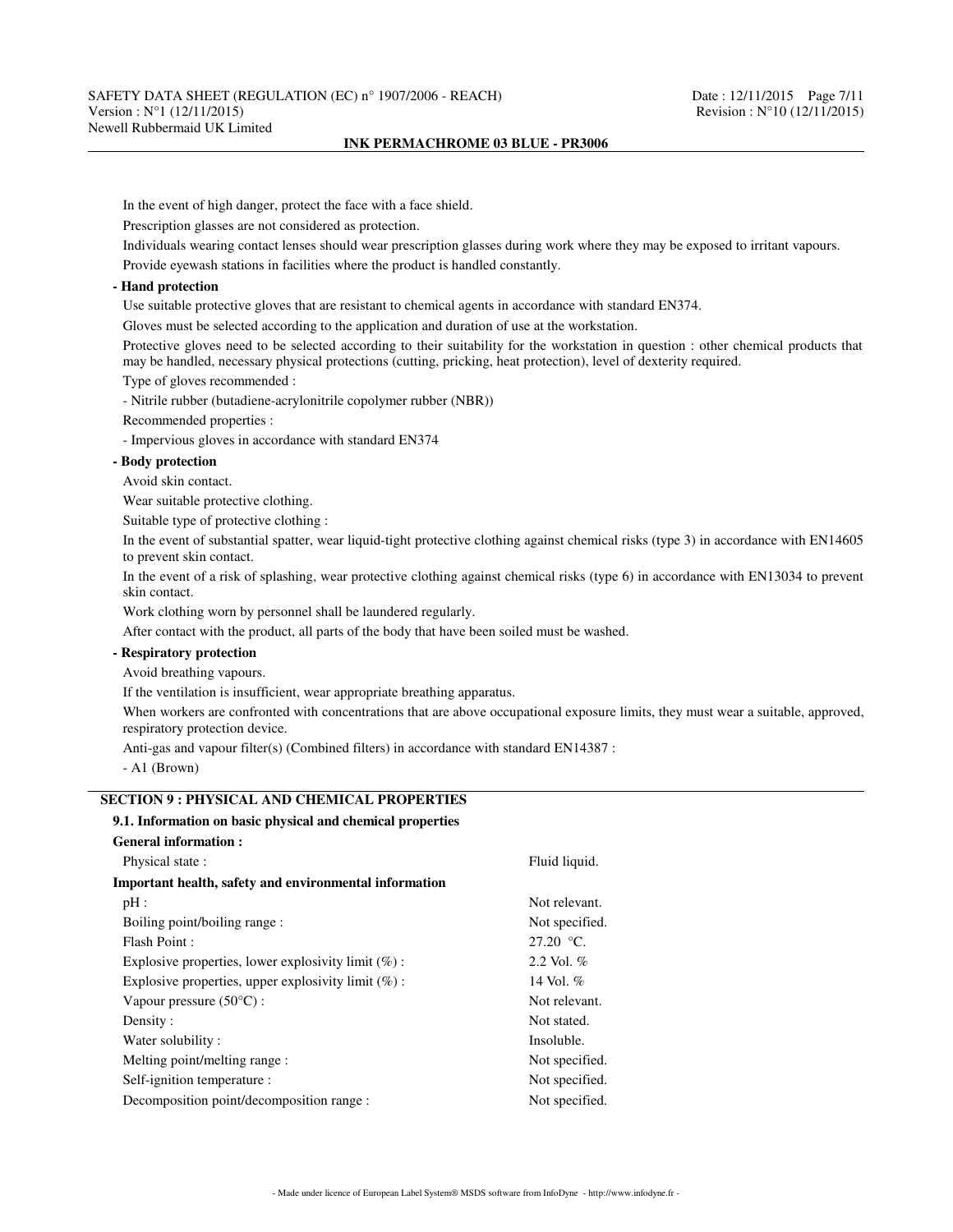# **9.2. Other information**

No data available.

# **SECTION 10 : STABILITY AND REACTIVITY**

#### **10.1. Reactivity**

No data available.

## **10.2. Chemical stability**

This mixture is stable under the recommended handling and storage conditions in section 7.

#### **10.3. Possibility of hazardous reactions**

When exposed to high temperatures, the mixture can release hazardous decomposition products, such as carbon monoxide and dioxide, fumes and nitrogen oxide.

#### **10.4. Conditions to avoid**

Any apparatus likely to produce a flame or to have a metallic surface at high temperature (burners, electric arcs, furnaces etc.) must not be allowed on the premises.

Avoid :

- accumulation of electrostatic charges.

- heating
- heat
- flames and hot surfaces

#### **10.5. Incompatible materials**

#### **10.6. Hazardous decomposition products**

The thermal decomposition may release/form :

- carbon monoxide (CO)
- carbon dioxide (CO2)

# **SECTION 11 : TOXICOLOGICAL INFORMATION**

#### **11.1. Information on toxicological effects**

Harmful if swallowed.

May cause irreversible damage to the skin; namely inflammation of the skin or the formation of erythema and eschar or oedema following exposure up to four hours.

May have irreversible effects on the eyes, such as tissue damage in the eye, or serious physical decay of sight, which is not fully reversible by the end of observation at 21 days.

Serious eye damage is typified by the destruction of cornea, persistent corneal opacity and iritis.

Respiratory tract irritation may occur, together with symptoms such as coughing, choking and breathing difficulties.

Narcotic effects may occur, such as drowsiness, narcosis, decreased alertness, loss of reflexes, lack of coordination or dizziness.

Effects may also occur in the form of violent headaches or nausea, judgement disorder, giddiness, irritability, fatigue or memory disturbance.

# **11.1.1. Substances**

# **Acute toxicity :**

C.I. BASIC BLUE 7 (CAS: 2390-60-5)

 $LD50 < 1000$  mg/kg Species : Rat

# **11.1.2. Mixture**

No toxicological data available for the mixture.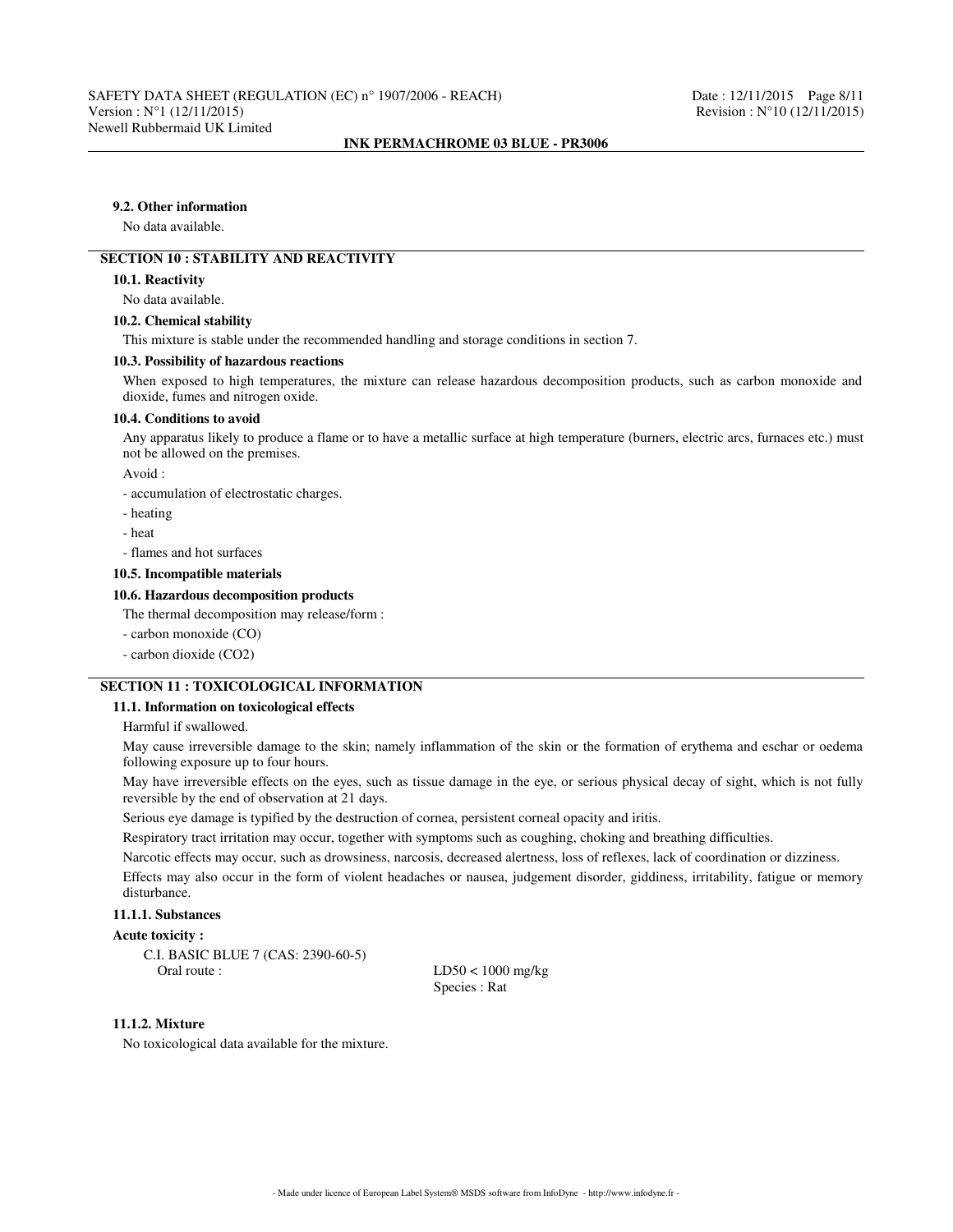# **SECTION 12 : ECOLOGICAL INFORMATION**

# **12.1. Toxicity**

# **12.1.2. Mixtures**

No aquatic toxicity data available for the mixture.

#### **12.2. Persistence and degradability**

No data available.

# **12.3. Bioaccumulative potential**

No data available.

# **12.4. Mobility in soil**

No data available.

## **12.5. Results of PBT and vPvB assessment**

No data available.

# **12.6. Other adverse effects**

No data available.

## **German regulations concerning the classification of hazards for water (WGK) :**

WGK 1 (VwVwS vom 27/07/2005, KBws) : Slightly hazardous for water.

# **SECTION 13 : DISPOSAL CONSIDERATIONS**

Proper waste management of the mixture and/or its container must be determined in accordance with Directive 2008/98/EC.

## **13.1. Waste treatment methods**

Do not pour into drains or waterways.

### **Waste :**

Waste management is carried out without endangering human health, without harming the environment and, in particular without risk to water, air, soil, plants or animals.

Recycle or dispose of waste in compliance with current legislation, preferably via a certified collector or company.

Do not contaminate the ground or water with waste, do not dispose of waste into the environment.

# **Soiled packaging :**

Empty container completely. Keep label(s) on container.

Give to a certified disposal contractor.

# **Codes of wastes (Decision 2001/573/EC, Directive 2006/12/EEC, Directive 94/31/EEC on hazardous waste) :**

08 01 13 \* sludges from paint or varnish containing organic solvents or other dangerous substances

# **SECTION 14 : TRANSPORT INFORMATION**

Transport product in compliance with provisions of the ADR for road, RID for rail, IMDG for sea and ICAO/IATA for air transport (ADR 2015 - IMDG 2014 - ICAO/IATA 2015).

# **14.1. UN number**

1993

#### **14.2. UN proper shipping name**

UN1993=FLAMMABLE LIQUID, N.O.S.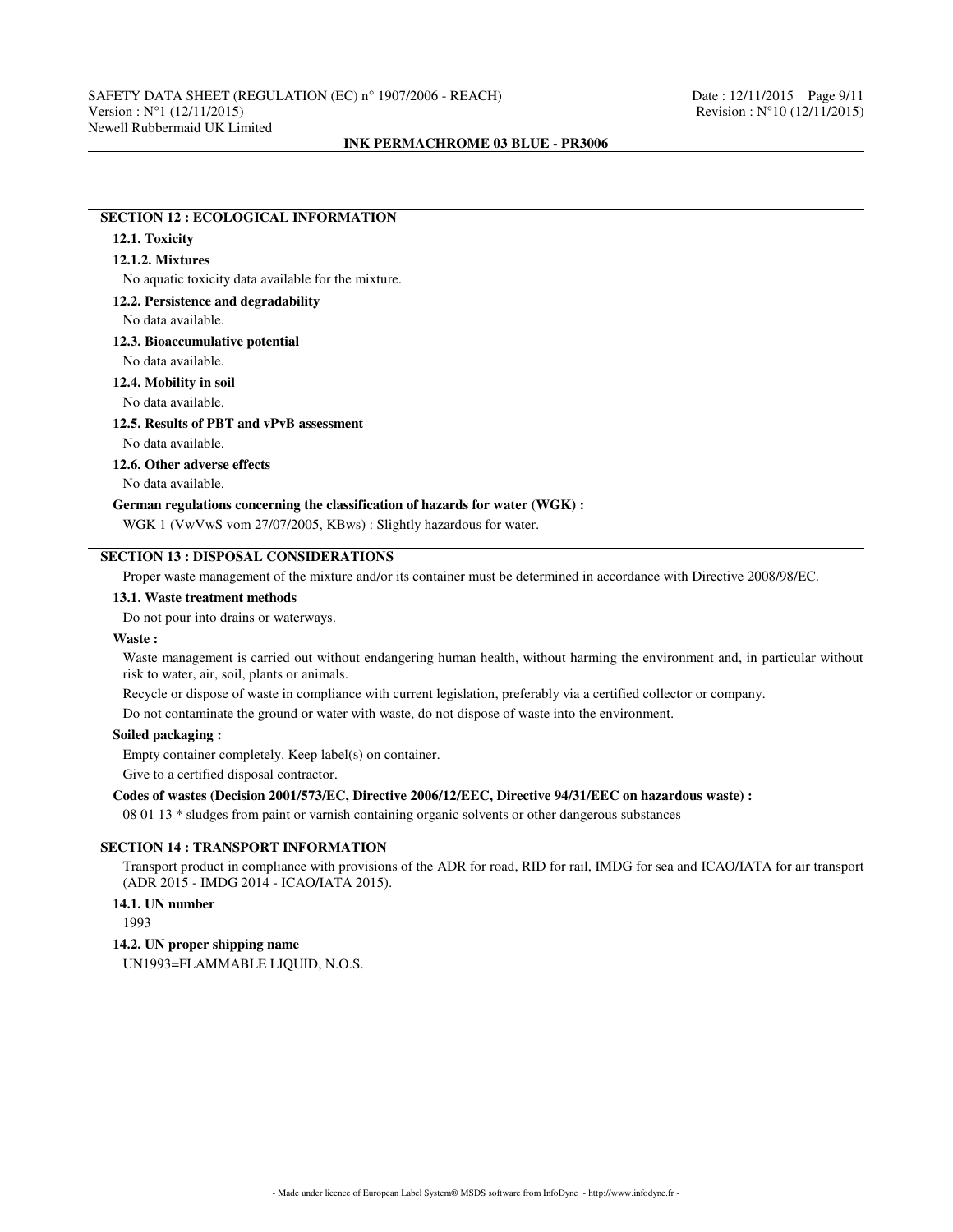# **14.3. Transport hazard class(es)**



**14.4. Packing group**

III

**14.5. Environmental hazards**

-

### **14.6. Special precautions for user**

| <b>ADR/RID</b> | Class | Code     | Pack gr. | Label    | Ident.     | LQ          | Provis.      | EO             | Cat. | Tunnel |
|----------------|-------|----------|----------|----------|------------|-------------|--------------|----------------|------|--------|
|                |       | 'F1      | Ш        |          | 30         | 5 L         | 274 601 640E | E1             |      | D/E    |
|                |       |          |          |          |            |             |              |                |      |        |
| <b>IMDG</b>    | Class | 12°Label | Pack gr. | LO       | <b>EMS</b> | Provis.     | EO           |                |      |        |
|                |       |          | Ш        | 5 L      | $F-E.S-E$  | 223 274 955 | E1           |                |      |        |
|                |       |          |          |          |            |             |              |                |      |        |
| <b>IATA</b>    | Class | 12°Label | Pack gr. | Passager | Passager   | Cargo       | Cargo        | note           | EQ   |        |
|                |       |          | Ш        | 355      | 160 L      | 366         | 220 L        | A <sub>3</sub> | E1   |        |
|                |       |          | Ш        | Y344     | 10L        |             |              | A <sub>3</sub> | E1   |        |

For limited quantities, see part 2.7 of the OACI/IATA and chapter 3.4 of the ADR and IMDG.

For excepted quantities, see part 2.6 of the OACI/IATA and chapter 3.5 of the ADR and IMDG.

# **14.7. Transport in bulk according to Annex II of Marpol and the IBC Code**

No data available.

# **SECTION 15 : REGULATORY INFORMATION**

# **15.1. Safety, health and environmental regulations/legislation specific for the substance or mixture**

# **- Classification and labelling information included in section 2:**

The following regulations have been used:

- EU Regulation No. 1272/2008 amended by EU Regulation No. 487/2013.
- EU Regulation No. 1272/2008 amended by EU Regulation No. 758/2013.
- EU Regulation No. 1272/2008 amended by EU Regulation No. 944/2013.
- EU Regulation No. 1272/2008 amended by EU Regulation No. 605/2014.
- EU Regulation No. 1272/2008 amended by EU Regulation No. 1297/2014.

# **- Container information:**

The mixture is contained in packaging that does not exceed 125 ml.

Containers to be fitted with a tactile warning of danger (see EC Regulation No. 1272/2008, Annex II, Part 3).

# **- Particular provisions :**

No data available.

**- German regulations concerning the classification of hazards for water (WGK) :**

WGK 1 (VwVwS vom 27/07/2005, KBws) : Slightly hazardous for water.

# **15.2. Chemical safety assessment**

No data available.